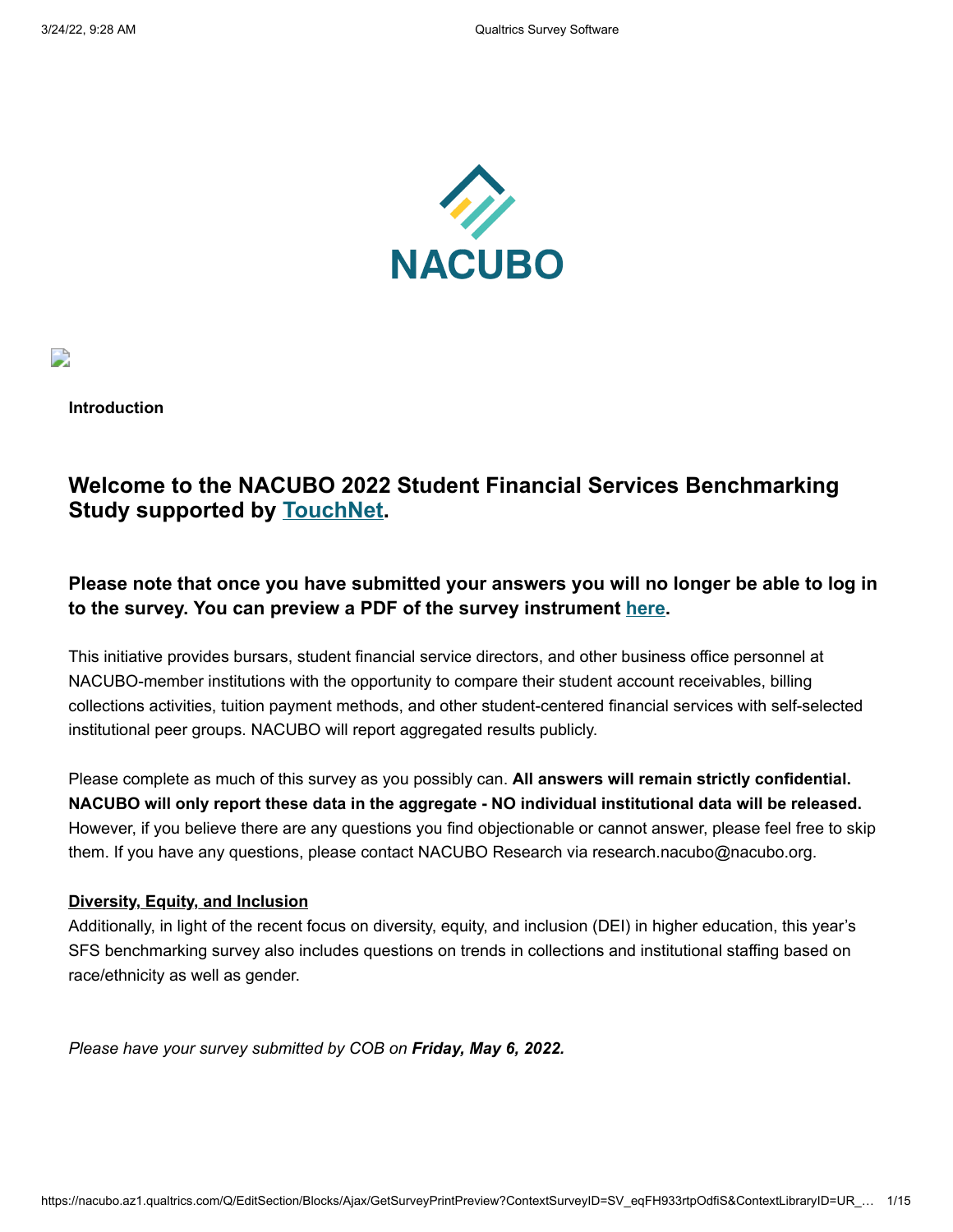#### **Institutional Information**

# **Institutional Information**

| 1. Total number of full-time equivalent (FTE) students enrolled at your<br>institution in Fall 2020.                                                                   |  |
|------------------------------------------------------------------------------------------------------------------------------------------------------------------------|--|
| 2. 12-month unduplicated student headcount in academic year 2020-<br>21. (Whole numbers only.)                                                                         |  |
| 3. Total number (unduplicated headcount) of full-time permanent<br>student financial service positions at the end of fiscal year 2021<br>(FY21). (Whole numbers only.) |  |
| 4. Total number (unduplicated headcount) of part-time permanent<br>student financial service positions at the end of FY21. (Whole<br>numbers only.)                    |  |

5. How have changes in staff positions in the student financial services area impacted your office's workload?

6. Please provide the total number (unduplicated headcount) of staff employed in the student financial services area by years of employment at the end of FY21 (exclude temporary workers and work-study students). **The sum of these responses (in the Total box) MUST be the same as Question 3 plus Question 4. Add them together to make sure.**

Less than 1 year  $\begin{array}{c} \boxed{0} \\ \boxed{0} \end{array}$ 

1 - 5 years  $\overline{0}$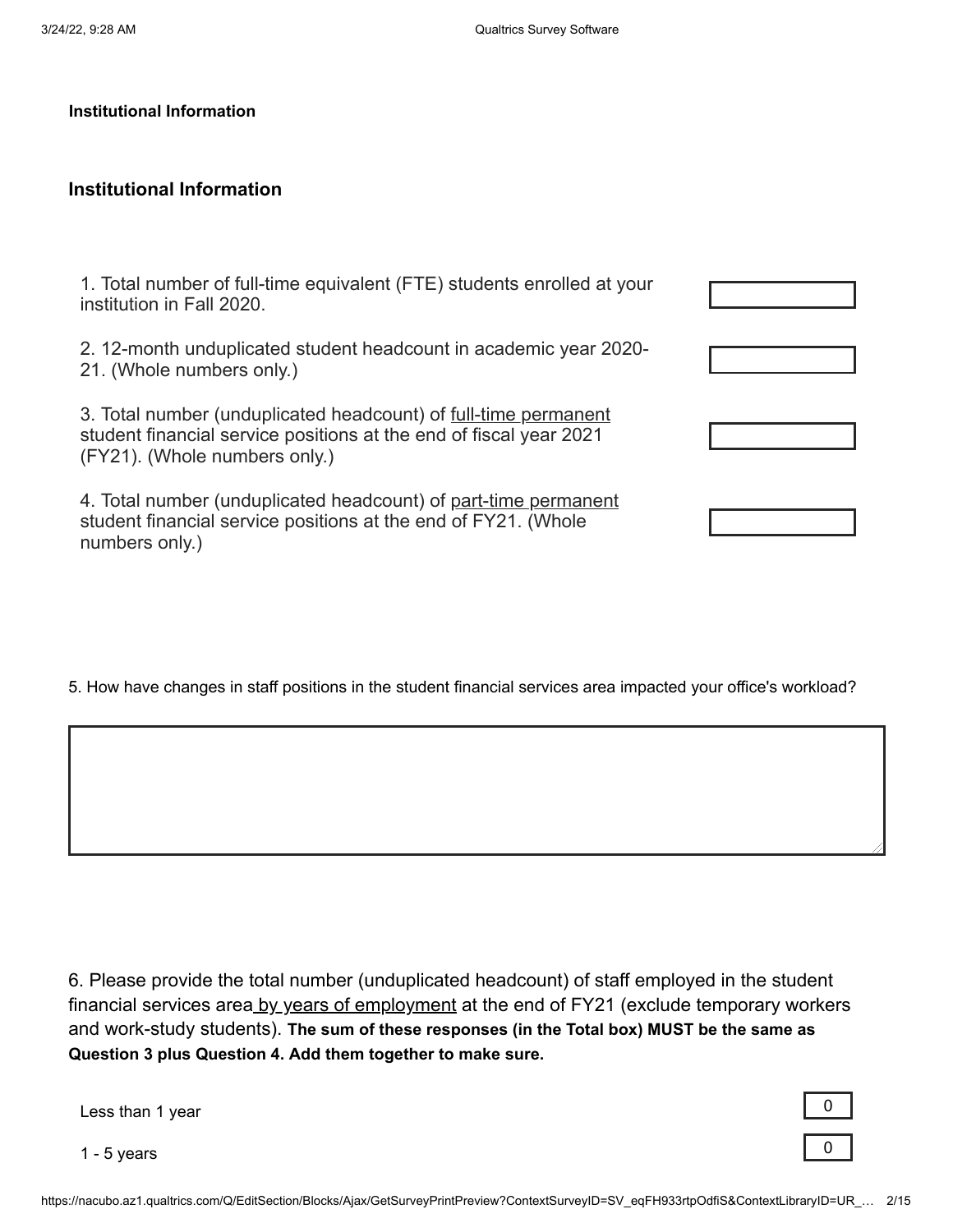$6$  - 10 years  $\begin{array}{|c|c|c|c|c|}\hline 0 & 0 \end{array}$ 

More than 10 years 0



7. Please provide the total number (unduplicated headcount) of staff employed in the student financial services area by gender at the end of FY21, to the best of your knowledge (exclude temporary workers and work- study students). **The sum of these responses (in the Total box) MUST be the same as Question 3 plus Question 4. Add them together to make sure.** 

| Male                                  | 0            |
|---------------------------------------|--------------|
| Female                                | $\mathbf 0$  |
| Non-binary                            | $\mathbf 0$  |
| Other                                 | $\mathbf 0$  |
| Gender unknown / Prefer not to answer | $\mathbf{0}$ |
| Total                                 | $\Omega$     |
|                                       |              |

8. Please provide the total number (unduplicated headcount) of staff employed in the student financial services area by race and ethnicity at the end of FY21 (exclude temporary workers and work- study students). **The sum of these responses (in the Total box) MUST be the same as Question 3 plus Question 4. Add them together to make sure.**

| American Indian or Alaska Native          |   |
|-------------------------------------------|---|
| Asian                                     |   |
| <b>Black or African American</b>          | 0 |
| Hispanic/Latino                           | 0 |
| Native Hawaiian or Other Pacific Islander | 0 |
| White                                     |   |
| Two or more races                         |   |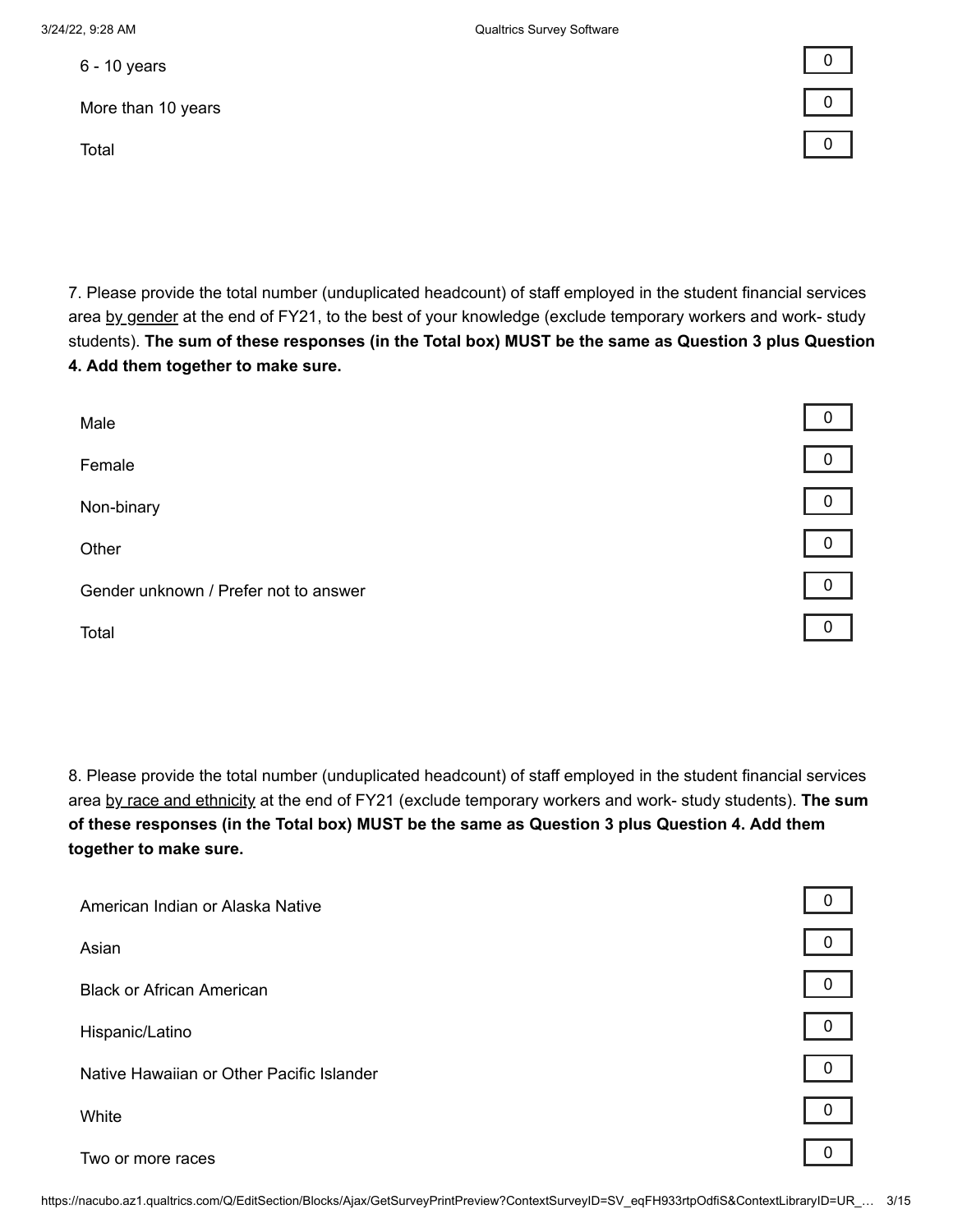Race/ethnicity unknown / Prefer not to answer

Total and the contract of the contract of the contract of the contract of the contract of the contract of the contract of the contract of the contract of the contract of the contract of the contract of the contract of the

| 0 | $\mathcal{L}(\mathcal{L})$ and $\mathcal{L}(\mathcal{L})$ and $\mathcal{L}(\mathcal{L})$ and $\mathcal{L}(\mathcal{L})$ |
|---|-------------------------------------------------------------------------------------------------------------------------|
|   |                                                                                                                         |
| 0 |                                                                                                                         |

# 9. Total dollar amount of your institution's student financial services' operating budget for FY21.

# **HELP TEXT**

#### *Question 1:*

*Include ALL students (undergraduate, graduate, and professional students enrolled in credit-bearing courses) enrolled in Fall 2020.*

#### *Question 2:*

*Include the unduplicated headcount of ALL students (undergraduate, graduate, and professional students in creditearning courses) who were enrolled on your campus from July 1, 2020, to June 30, 2021. Your response should be based on the data you report for the annual U.S. Department of Education's IPEDS 12-Month Enrollment survey.*

#### *Questions 3 and 4:*

*Include permanent staff from the following departments: cashiering, collections, billing, student accounting, disbursements, and customer services, including Perkins Loan staff. These staff positions should be budgeted under your institution's student financial services operating budget. Please exclude all staff who work full-time in the financial aid department, temporary employees, and student workers. For Question 4, count staff whose duties are split between student financial services and financial aid (e.g., in a "one-stop shop") as part-time student financial services staff.*

#### *Questions 6, 7, & 8:*

*Include permanent staff from the following departments: cashiering, collections, billing, student accounting, disbursements, and customer services, including Perkins Loan staff. These staff positions should be budgeted under your institution's student financial services operating budget. Please exclude all staff who work full-time in the financial aid department, temporary employees, and student workers. Count staff whose duties are split between student financial services and financial aid (e.g., in a "one-stop shop") as part-time student financial services staff. The sum of this response should be equal to the sum of the responses in questions 3 and 4. Please check to make sure.*

#### *Question 7:*

*This survey does not have a breakout for transgender staff members. Please include transgender men in your count of male employees and include transgender women in your count of female employees. Do not include these staff members*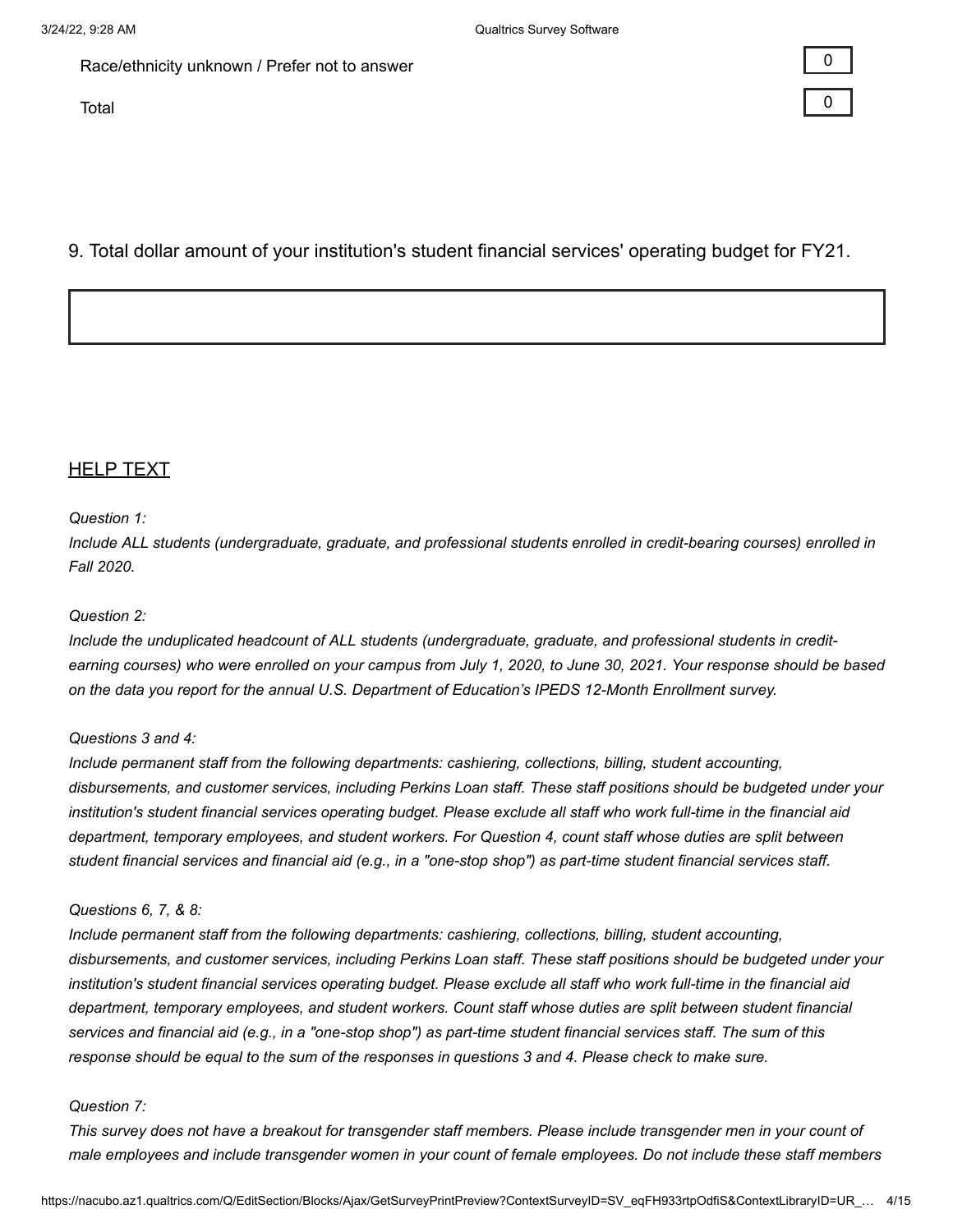*in the "other" category.*

*Question 9:*

*Budgeted expenditures for the following departments should be included: cashiering, collections, billing, student accounting, disbursements, and customer service. Please exclude the financial aid department. Only salaries and budgeted expenses should be included; do not include revenue.*

**Unpaid Balances & Collections**

# **Unpaid Balances & Collections**

If you do not have any students with an unpaid balance and/or accounts placed in collections, please enter zero in the fields.

10. Please provide the number of students with an unpaid balance (cumulative) at the end of FY21. This includes currently enrolled students and prior students no longer enrolled with an unpaid balance. Do not include students whose unpaid balance has been written off.

11. Total dollar amount of unpaid balances (cumulative) at the end of FY21.



12. Total number of students whose account was placed in collections during FY21.

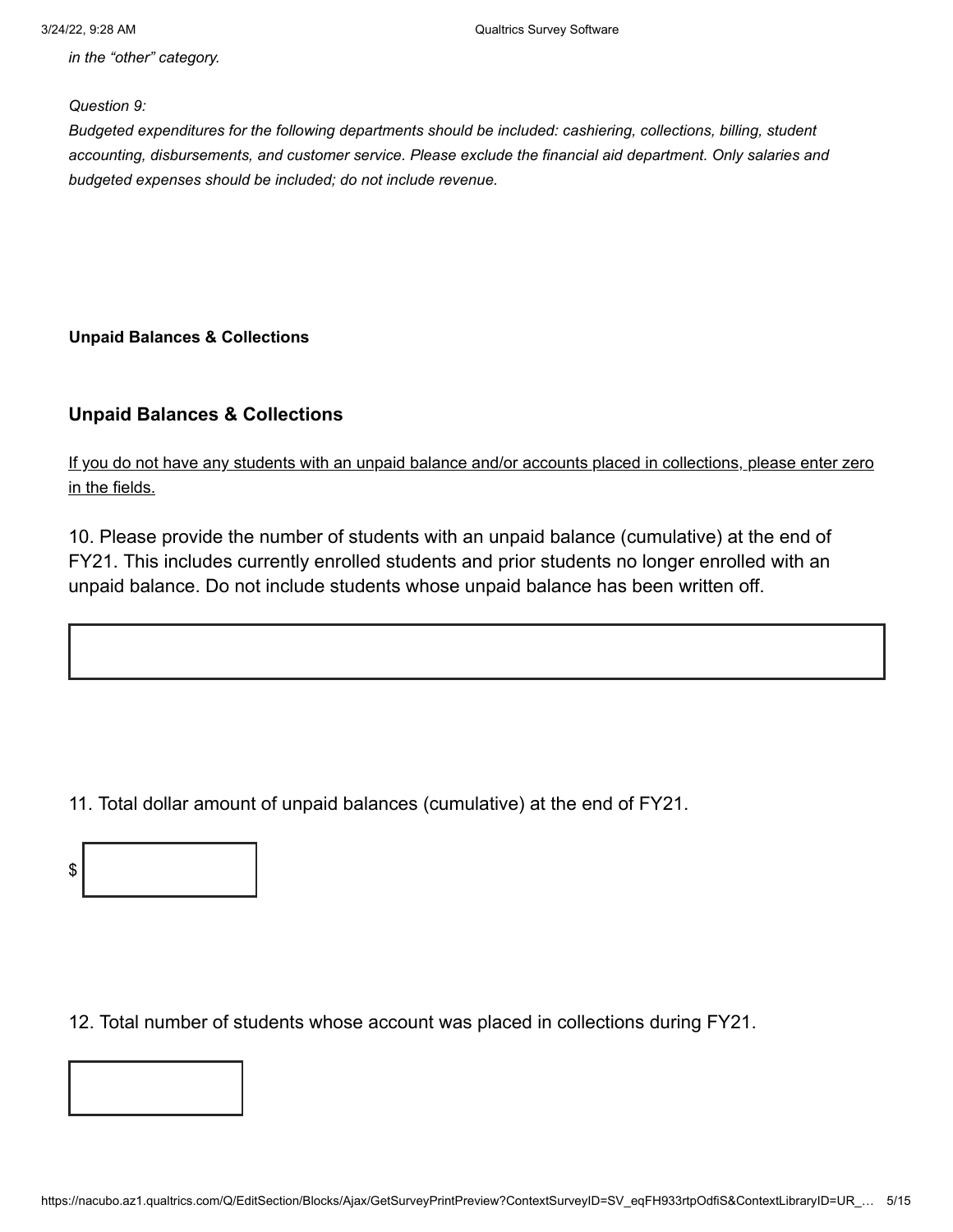### HELP TEXT

## *Question 10:*

*Number of student accounts with an unpaid balance at the end of FY21 for all students who were enrolled at any time during FY21 as well as those who are not currently enrolled (they can be from previous fiscal years). Please do not include those students whose unpaid balance has been written off. Data should be only for students enrolled in credit-earning courses.*

*Question 11:*

*Dollar amount of the accounts with outstanding balances reported in question 10. Please include all balances (cumulative) at the end of FY21. Data should be only for students enrolled in credit-earning courses.*

#### *Question 12:*

*Include any student accounts placed in an internal or external collections process during FY21. They can be currently enrolled or no longer enrolled as long as the individual was placed into collections from July 1, 2020 to June 30, 2021. Data should be only for students enrolled in credit-earning courses.*

**Student Payments**

### **Student Payments**

13. Total dollar amount received from student payments for FY21. (Include third-party payments, outside scholarships, and employer benefits; do NOT include loans and financial aid disbursed by your institution or tuition waivers/exemptions from your institution.)

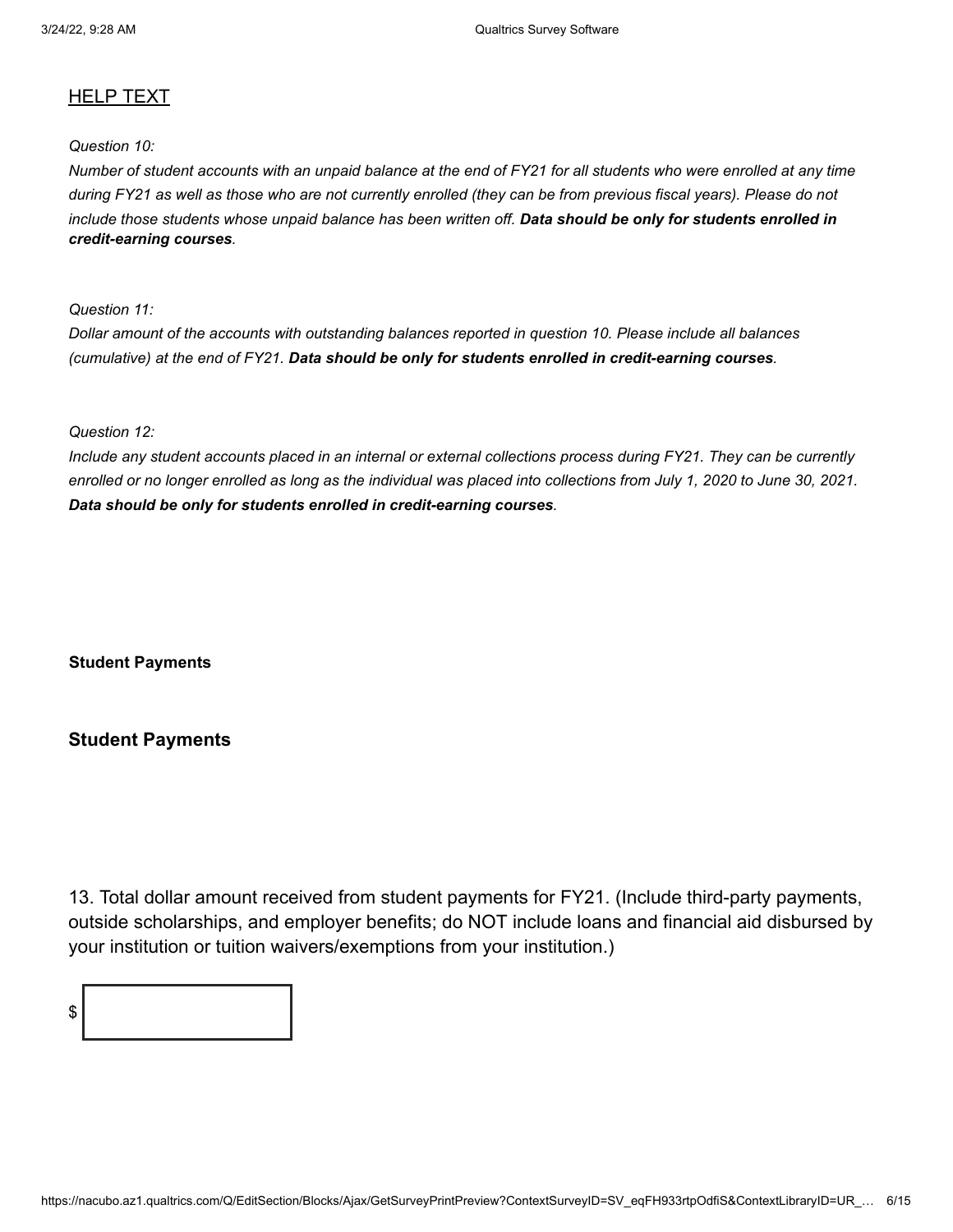14. Of the total dollars reported above in question 13, provide the percentage of dollars received through the channels below for FY21. **The percentages must add to 100.**

# **If you cannot answer this question, please enter 100 in the Unable to Answer/Unknown category.**

| $\%$ | $\mathbf 0$    | Manual (i.e., in-person transactions, mail, telephone)                                          |
|------|----------------|-------------------------------------------------------------------------------------------------|
| $\%$ | $\mathbf 0$    | Lockbox                                                                                         |
| $\%$ | $\mathbf 0$    | Internet (i.e., online payments of all types including e-checks, credit cards, and debit cards) |
| $\%$ | $\overline{0}$ | <b>Bank Wire</b>                                                                                |
| $\%$ | $\mathbf 0$    | Monthly Payment Plan Provider                                                                   |
| $\%$ | $\mathbf 0$    | International Payment Processor                                                                 |
| %    | $\Omega$       | Other (please specify)                                                                          |
|      |                |                                                                                                 |
| $\%$ | 0              | Unable to Answer/Unknown                                                                        |

15. Of the total dollars reported in question 13, provide the percentage of dollars received through the following methods used to transfer funds for FY21. **The percentages must add to 100.** 

# **If you cannot answer this question, please enter 100 in the Unable to Answer/Unknown category.**

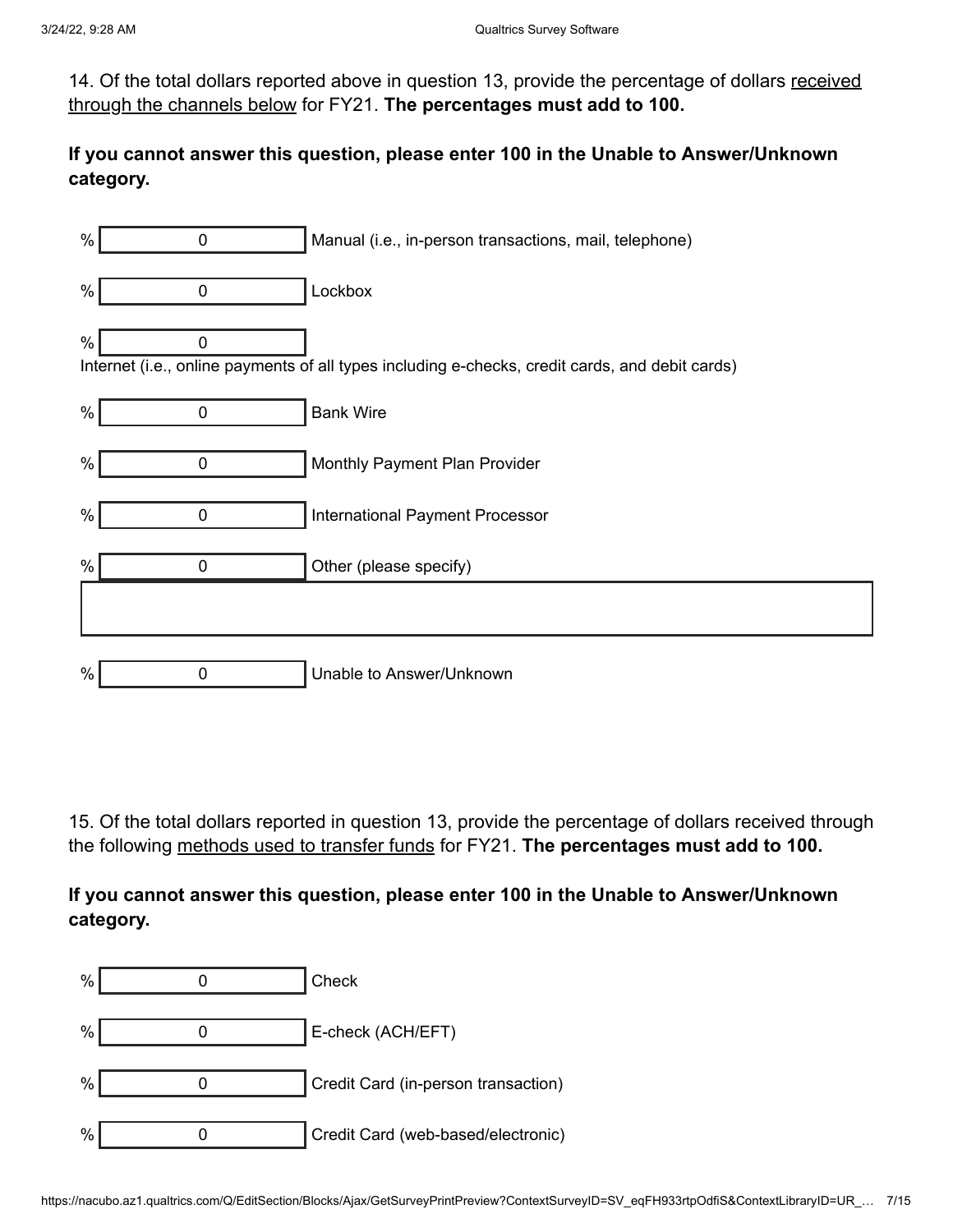| %    | Cash                     |
|------|--------------------------|
|      |                          |
| $\%$ | Other (please specify)   |
|      |                          |
|      |                          |
|      |                          |
| $\%$ | Unable to Answer/Unknown |

### HELP TEXT

#### *Question 13:*

*Include all payments for charges listed on the tuition and fee bill (including room and board). Loans and financial aid disbursed by the institution (e.g., Title IV funding) as well as institutional tuition waivers should be excluded; however, you should include outside scholarships and employer benefits. Data should be only for students enrolled in creditearning courses.*

#### *Question 14:*

- *"Manual" should include in-person, telephone, and mail transactions, as well as any other transaction that requires processing by a staff member.*
- *"Internet" should also include online payment transactions of all types including e-checks (ACH/EFT/direct deposit), credit cards, and debit cards.*
- *"Monthly Payment Plan Provider" should include third-party payment plans, regardless of the payment plan's timeframe.*
- *"International Payments Processor" should include foreign payments processed through a third-party vender on your behalf (e.g., peerTransfer, Western Union).*
- *If your institution cannot answer this question, please enter "100" in the "Unable to Answer/Unknown" category.*

#### *Question 15:*

- *"Check" should include paper checks delivered in person or by mail. This can include money orders and cashier's checks.*
- *"E-check (ACH/EFT)" should include electronic checks or direct deposits.*
- *Include payments from a third-party payment plan provider or international payments processor in either "Check" or "E-check (ACH/EFT)," depending on how the third-party provider remitted funds to your institution.*
- *If your institution is able to distinguish debit card from credit card payments, please report the debit amount in the "other" category.*
- *If your institution cannot answer this question, please enter "100" in the "Unable to Answer/Unknown" category.*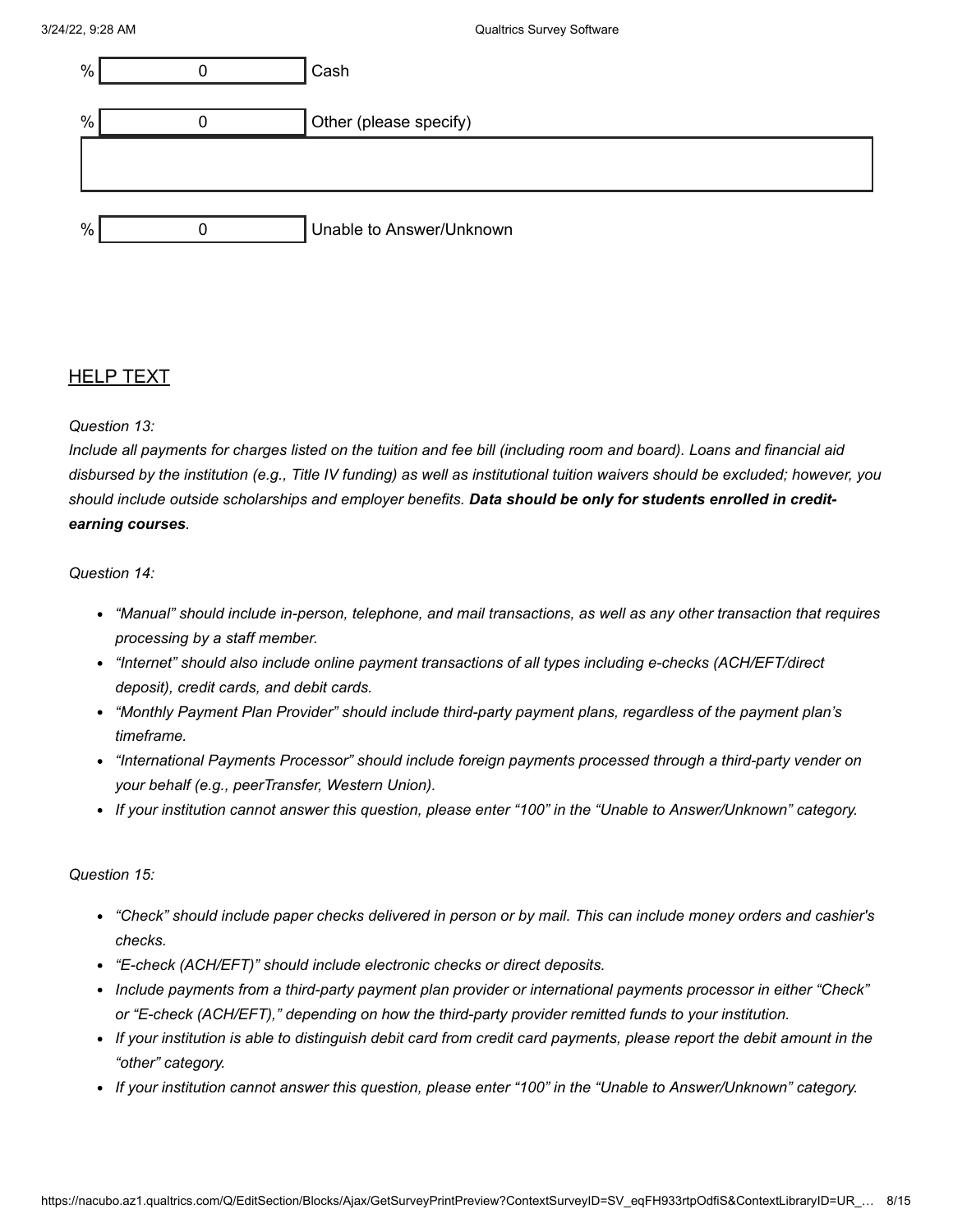**Student Refunds**

**Student Refunds**

16. Total dollar amount of all credit balances disbursed to students in FY21. If you did not make any disbursements for credit balances, please enter zero.

17. Of the total dollars reported in question 16, provide the percentage of dollars disbursed for credit balances by method used to transfer funds for FY21. **The percentages must add to 100.** 

**If your institution cannot answer this question, please enter "100" in the "Unable to Answer/Unknown" category.**

| $\%$ | <b>Electronic Direct Deposit to Bank Accounts</b> |
|------|---------------------------------------------------|
| $\%$ | Paper Checks                                      |
| $\%$ | <b>Credit Card Refund</b>                         |
| $\%$ | Cash Refund                                       |
| $\%$ | Stored Value Card or Other Transaction            |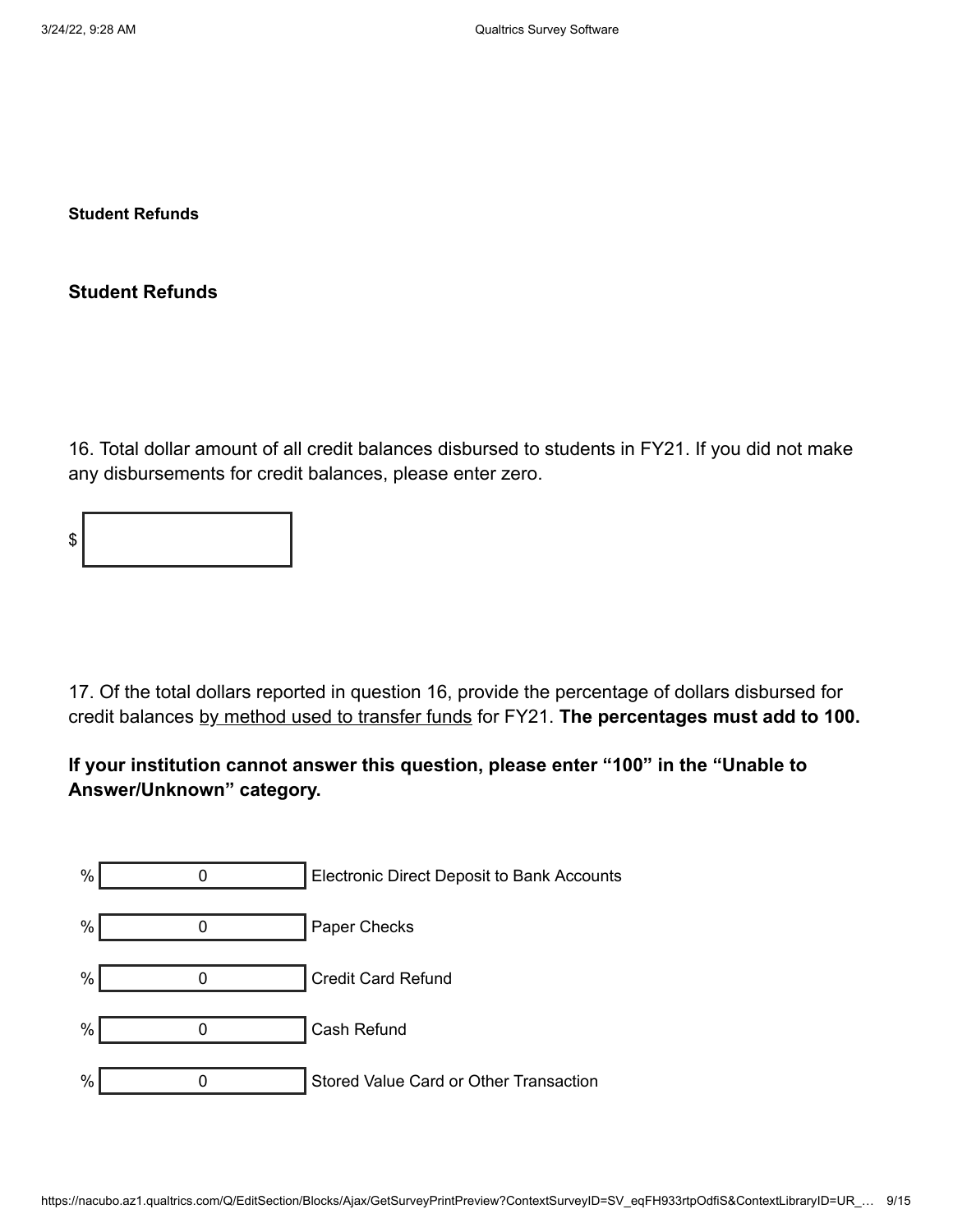

### HELP TEXT

*Question 16:*

*Include financial aid refunds and other overpayments paid to all students (undergraduate/graduate, part-time/full-time, etc.) or their parents. Data should be only for students enrolled in credit-earning courses.*

*Question 17:*

*If your institution cannot answer this question, please enter "100" in the "Unable to Answer/Unknown" category. Data should be only for students enrolled in credit-earning courses.*

### **Outstanding Account Receivables and Loan Receivables**

## **Outstanding Account Receivables and Loan Receivables**

If you do not have any students with an unpaid balance and/or accounts placed in collections, please enter zero in the fields.

| 18. Total dollars charged/invoiced to student accounts during |  |
|---------------------------------------------------------------|--|
| <b>FY21.</b>                                                  |  |
|                                                               |  |

19. Of the total dollars charged/invoiced to student accounts (based on your response to Question 18), provide the dollar amount that was outstanding at end of FY21.

20. Total dollar amount of institutional loan receivables. If your institution did not have any institutional loan receivables, please enter zero.

| c |  |
|---|--|
|   |  |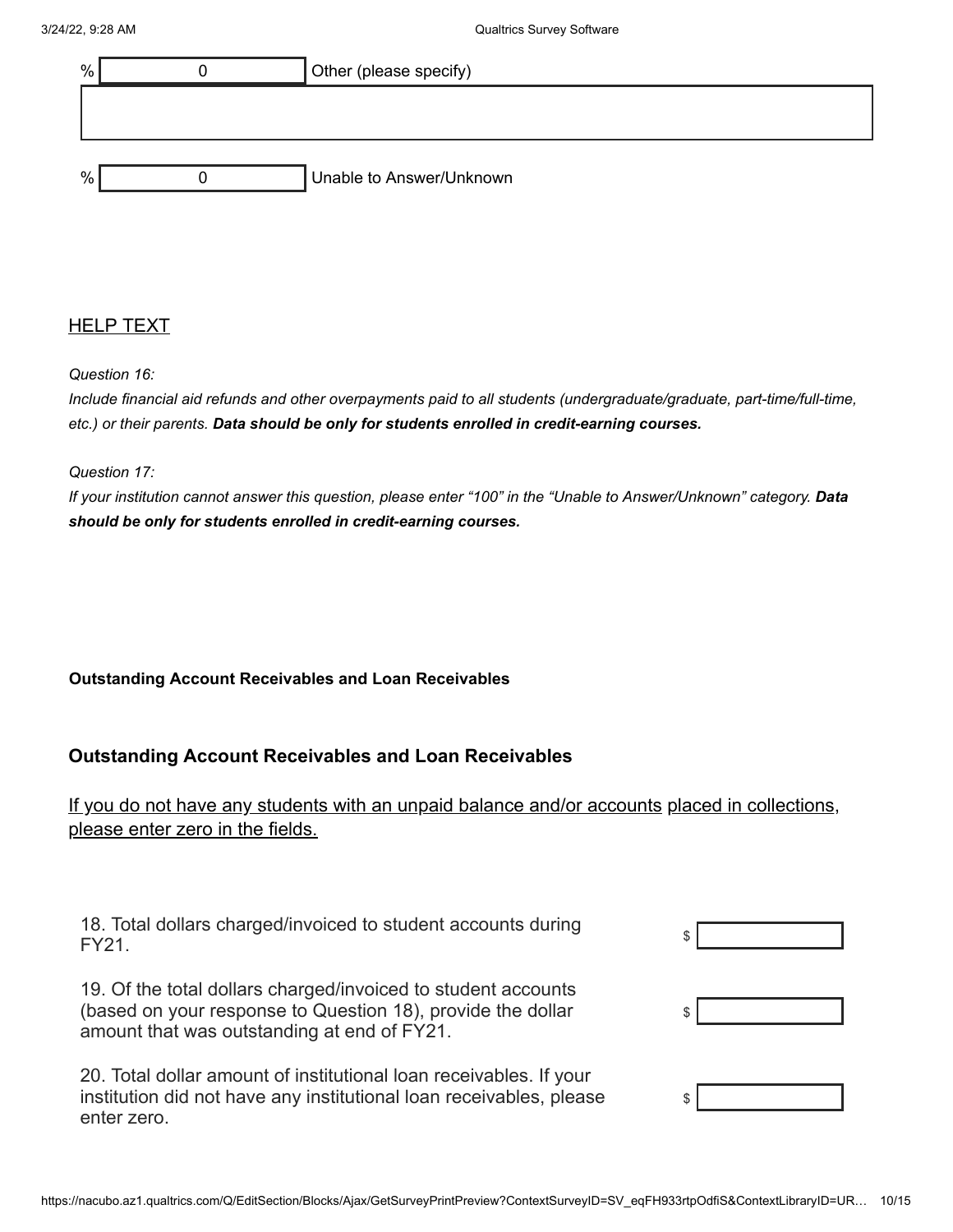21. Total dollar amount of institutional loan receivables (from Question 20) written off during FY21.



### HELP TEXT

#### *Question 18:*

*Include all charges to student accounts for students who actually enrolled. Do not net out institutional grants. Data should be only for students enrolled in credit-earning courses.*

#### *Question 19:*

*If your institution did not have any outstanding account receivables, please enter zero. The number you enter SHOULD NOT exceed the number you enter for Question 18. This response should be based on your response to Question 18.*

#### *Question 20:*

*Include only in-house institutional loans. Federal loans (for example: Perkins, Stafford, HEAL, HPSL) and short-term institutional loans (loans under 90 days) should be excluded. Include outstanding institutional loan receivables that carry over from one fiscal year to the next in the total dollar amount.*

#### *Question 21:*

*Institutional loan receivables written off are those removed from the general ledger. Include the types of loans listed in question 20. Answers to this question should include outstanding institutional loan receivables that carry over from one fiscal year to the next in the total dollar amount.*

**Third-Party Sponsored Accounts**

### **Third-Party Sponsored Accounts**

22. Number of full-time equivalent (FTE) staff processing third-party student billings/payments in FY21. If your institution does not have any staff processing third-party student billings/payments, please enter zero.

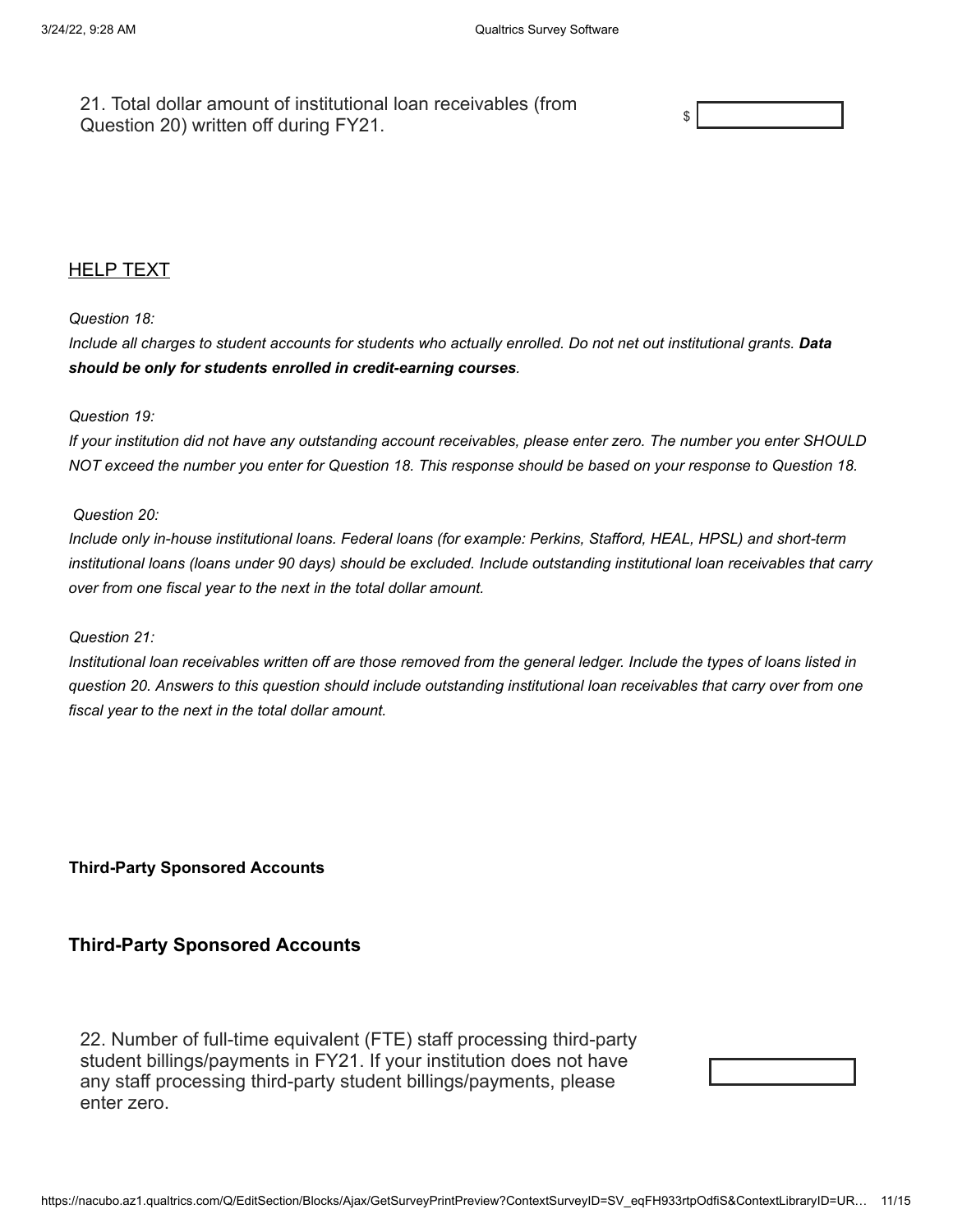23. Total number of billing instances sent to third-party payers of accounts during FY21. If your institution does not have any third-party payers, please enter zero.

### **HELP TEXT**

#### *Question 22:*

*Third-party sponsors are entities that have agreed to pay all or a portion of a student or group of students' tuition, fees, books and other charges at an institution of higher education. Third-party sponsors may include, but are not limited to: federal and state agencies, corporations, employers, school districts, trade unions, foundations, Native American and other tribes, clubs, charitable organizations, and foreign governments. Institutions generally require a sponsor to provide an official document guaranteeing payment (i.e., letter, agreement, contract, certification, application, etc.). Sponsors are typically invoiced directly for the charges they have agreed to pay. Institutional aid and school-sponsored athletic scholarships should be excluded. Data should be only for students enrolled in credit-earning courses.*

#### *Question 23:*

*Institutional aid and school-sponsored athletic scholarships should be excluded. If billing in the Fall and Spring, bills would count twice. When billing third-party payers for multiple student accounts on one bill, count each student account listed on the combined bill. If your institution sends three bills to one payer per semester, this would equal three billing instances.*

#### **Higher Education Emergency Relief Fund (HEERF)**

#### **Higher Education Emergency Relief Fund (HEERF)**

*Note: This is the only section in the Student Financial Services Benchmarking Survey that asks about the use of HEERF.*

24. Did your college/university use the <u>institutional portion</u> of the Higher Education Emergency Relief Fund (HEERF) to pay down or eliminate balances on students' accounts in FY21?

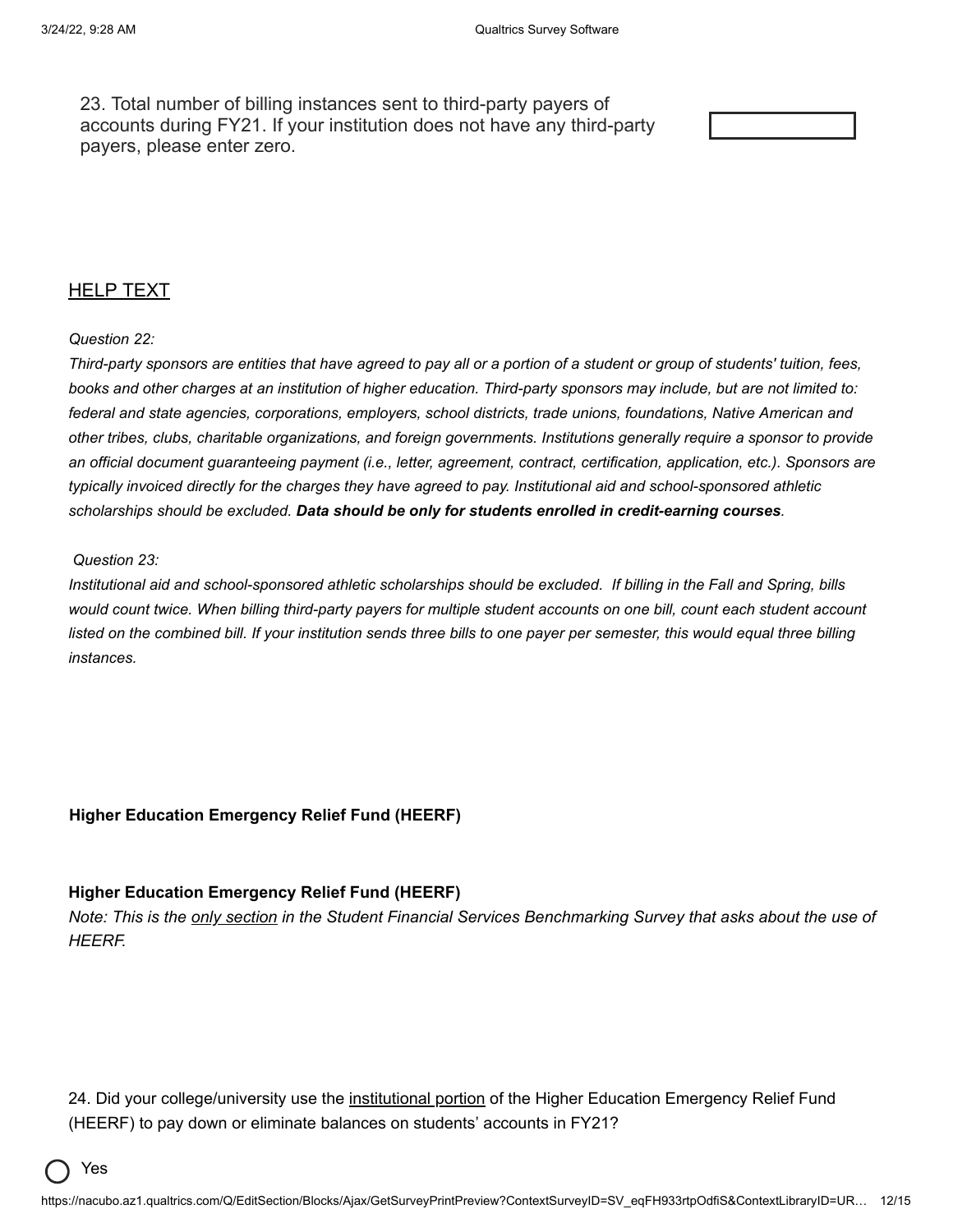

25. If you answered yes to Question 24, how many dollars of the institutional portion of HEERF was used in FY21? *Do not include the student portion of HEERF funds, which was earmarked to be provided as emergency grants to students.*

# HELP TEXT

*Question 24*

*From the [Department of Education's HEERF III Frequently Asked Questions document](https://www2.ed.gov/about/offices/list/ope/arpfaq.pdf) (item 26): Institutions may discharge student debt or unpaid balances by discharging the complete balance of the debt as lost revenue and reimbursing themselves through their HEERF institutional grants or by providing additional emergency financial grants to students (with their permission). The Department strongly encourages institutions to discharge such debt.*

**Confirmation**

Please enter your name

Please enter your email address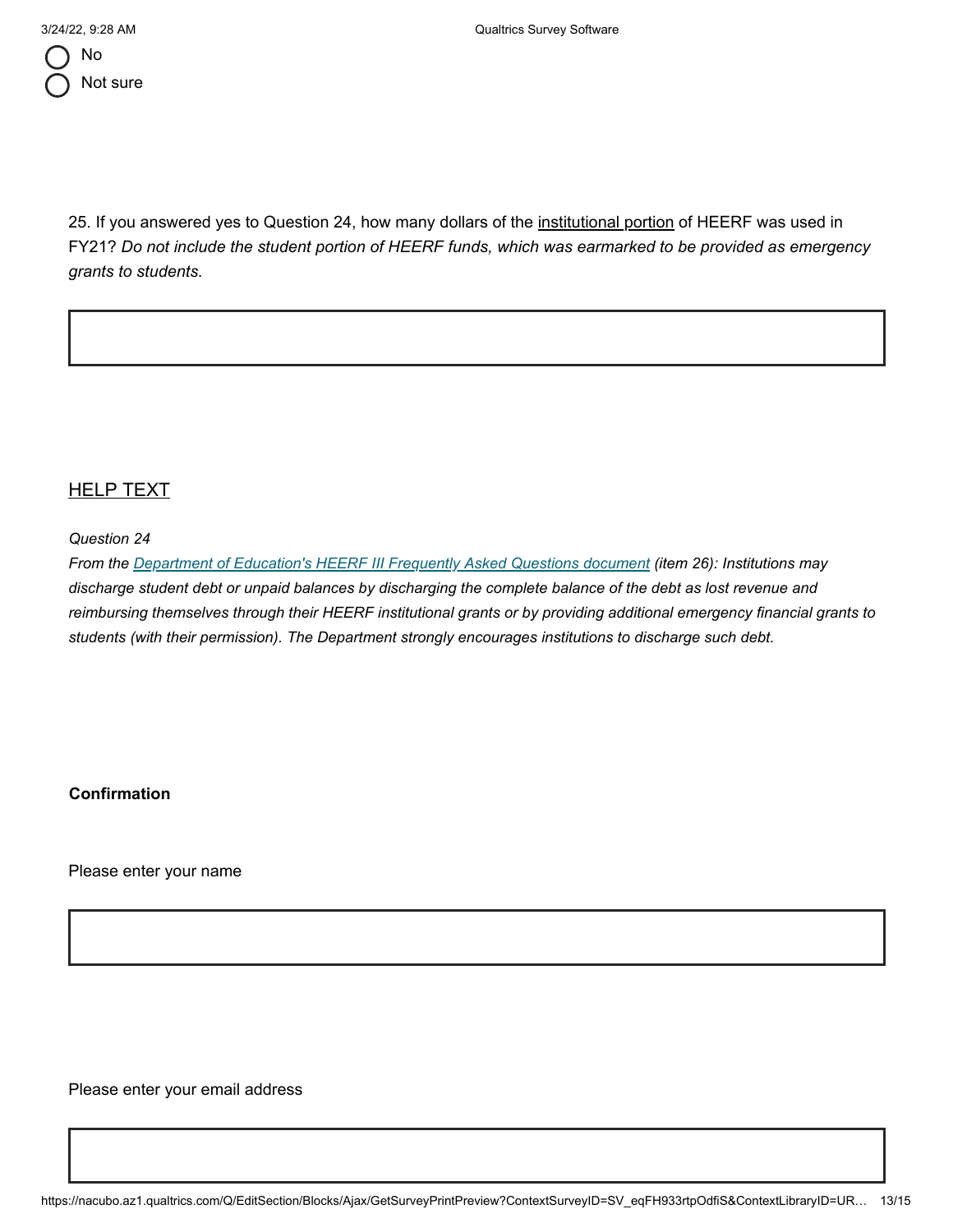Please enter your title

Please enter your institution



Please review your responses before advancing to the next page. You will not be able to edit your responses once you click the "save and continue" button.

If you were clicking through the survey for a preview of the questions, please click "back" so that you are not accidentally locked out of your survey. Click here for a link to preview the survey instrument for your planning purposes.